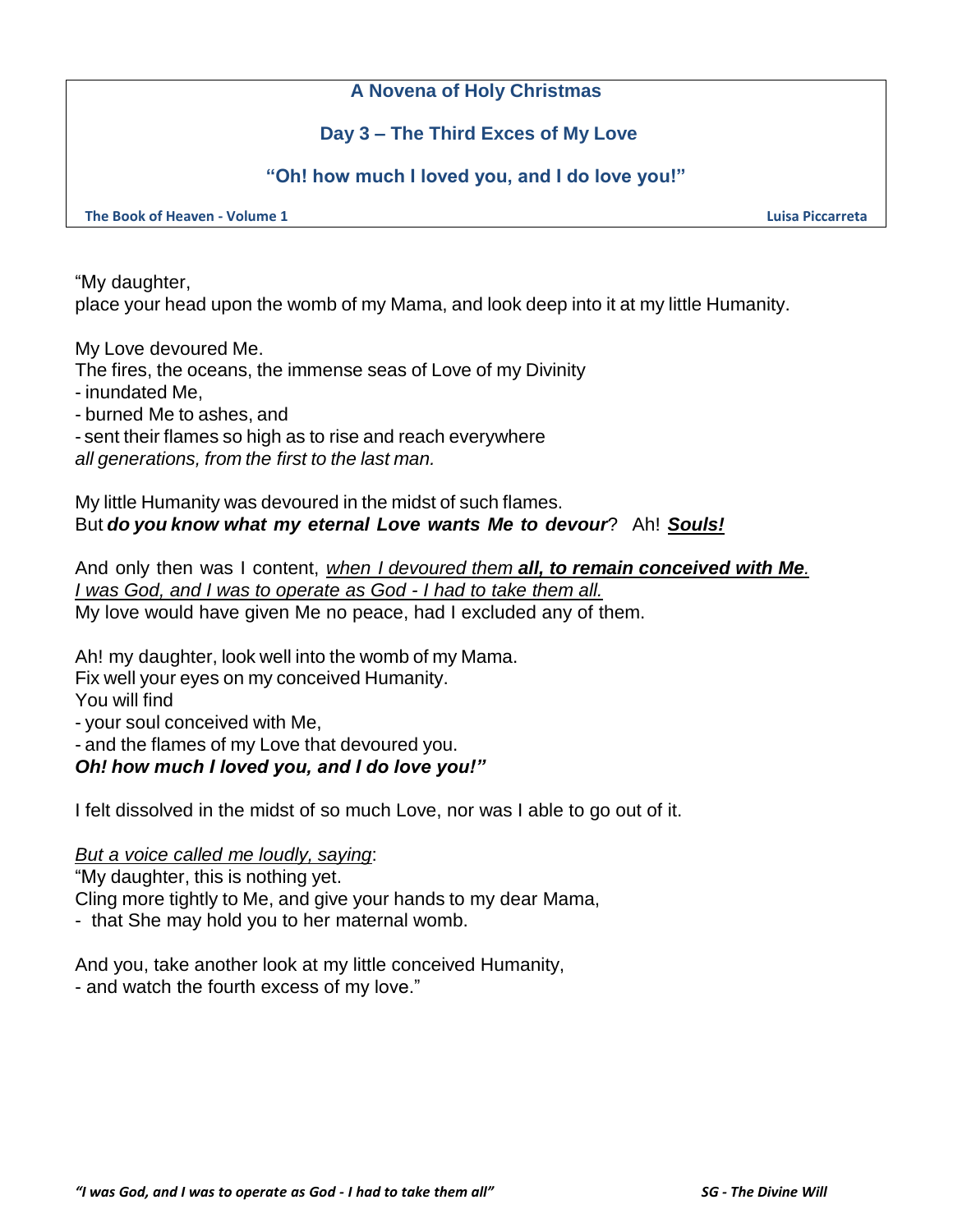# **A Novena of Holy Christmas**

# **Day 4 – The Third Exces of My Love**

#### **The Book of Heaven - Volume 1 Luisa Piccarreta**

4 - "My daughter, from the devouring love, move on to look at my operative love. Each conceived soul brought Me the burden of her sins, of her weaknesses and passions, and my love commanded Me to take the burden of each one of them. And it conceived not only the souls, but the pains of each one, as well as the satisfaction which each one of them was to give to my Celestial Father. So my Passion was conceived together with Me. Look well at Me in the womb of my Celestial Mama. Oh! how tortured was my little Humanity. Look well at my little head, surrounded by a crown of thorns, which, pressed tightly around my temples, made rivers of tears pour out from my eyes; nor was I able to make a move to dry them. O please! be moved to compassion for Me, dry my eyes from so much crying - you, who have free arms to be able to do it. These thorns are the crown of the so many evil thoughts which crowd the human minds. Oh! how they prick Me, more than thorns which sprout from the earth. But, look again – what a long crucifixion of nine months: I could not move a finger or a hand or a foot. I was always immobile; there was no room to be able to move even a tiny bit. What a long and hard crucifixion, with the addition that all evil works, assuming the form of nails, continuously pierced my hands and feet." So He continued to narrate to me pains upon pains – all the martyrdoms of His little Humanity, such that, if I wanted to tell them all, I would be too long.

I abandoned myself to crying, and I heard in my interior: "My daughter, I would like to hug you, but I am unable to do so - there is no room, I am immobile, I cannot do it. I would like to come to you, but I am unable to walk. For now, you hug Me and you come to Me; then, when I come out of the maternal womb, I will come to you." But as I hugged Him and squeezed Him tightly to my heart with my imagination, an interior voice told me: "Enough for now, my daughter; move on to consider the fifth excess of my love."

5 - And the interior voice continued: "My daughter, do not move away from Me, do not leave Me alone; my love wants your company. This is another excess of my love, which does not want to be alone. But do you know whose company it wants? That of the creature. See, in the womb of my Mama, all creatures are together with Me – conceived together with Me. I am with them, all love. I want to tell them how much I love them; I want to speak with them to tell them of my joys and sorrows - that I have come into their midst to make them happy and to console them; that I will remain in their midst as a little brother, giving my goods, my kingdom, to each one of them at the cost of my life. I want to give them my kisses and my caresses; I want to amuse Myself with them, but

– ah, how many sorrows they give Me! Some run away from Me, some play deaf and force Me into silence; some despise my goods and do not care about my kingdom, returning my kisses and caresses with indifference and obliviousness of Me, so they convert my amusement into bitter crying. Oh! how lonely I am, though in the midst of many. Oh! how loneliness weighs upon Me. I have no one to whom to say a word, with whom to pour Myself out - not even in love. I am always sad and taciturn, because if I speak, I am not listened to. Ah! my daughter, I beg you, I implore you, do not leave Me alone in so much loneliness; give Me the good of letting Me speak by listening to Me; lend your ear to my teachings. I am the master of masters. How many things do I want to teach you! If you listen to Me, you will stop my crying and I will amuse Myself with you. Don't you want to amuse yourself with Me?"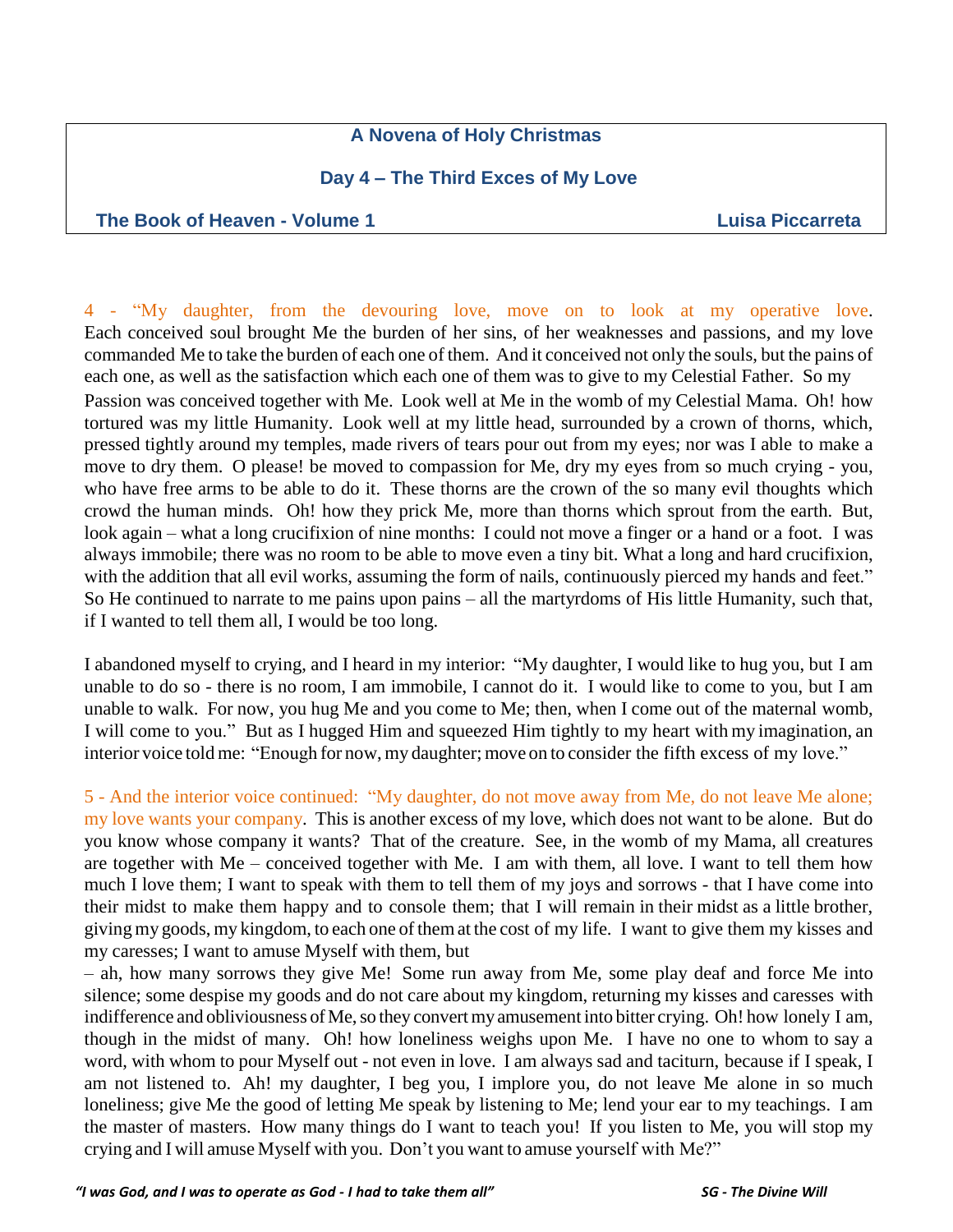And as I abandoned myself in Him, giving Him my compassion in His loneliness, the interior voice continued: "Enough, enough; move on to consider the sixth excess of my love."

6 - "My daughter, come, pray my dear Mama to set aside a little space for you within her maternal womb, that you yourself may see the painful state in which I find Myself." So, in my thoughts, it seemed that our Queen Mama made me a little room to make Jesus content, and placed me in it. But the darkness was such that I could not see Him; I could only hear His breathing, while He continued

to say in my interior: "My daughter, look at another excess of my love. I am the eternal light; the sun is a shadow of my light. But do you see where my love led Me - in what a dark prison I am? There is not a glimmer of light; it is always night for Me – but a night without stars, without rest. I am always awake…what pain! The narrowness of this prison - without being able to make the slightest movement; the thick darkness…; even my breathing, as I breathe through the breathing of my Mama – oh, how labored it is! To this, add the darkness of the sins of creatures. Each sin was a night for Me, and combined together they formed an abyss of darkness, with no boundaries. What pain! Oh, excess of my love - making Me pass from an immensity of light and space into an abyss of thick darkness, so narrow as to lose the freedom to breathe; and all this, for love of creatures."

As He was saying this, He moaned - moans almost suffocated because of the lack of space; and He cried. I was consumed with crying. I thanked Him, I compassionated Him; I wanted to make Him a little light with my love, as He told me to. But who can say all? Then, the same interior voice added: "Enough for now; move on to the seventh excess of my love."

7 - The interior voice continued: "My daughter, do not leave Me alone in so much loneliness and in so much darkness. Do not leave the womb of my Mama, so you may see the seventh excess of my love. Listen to Me: in the womb of my Celestial Father I was fully happy; there was no good which I did not possess; joy, happiness - everything was at my disposal. The angels adored Me reverently, hanging upon my every wish. Ah, excess of my love! I could say that it made Me change my destiny; it restrained Me within this gloomy prison; it stripped Me of all my joys, happinesses and goods, to clothe Me with all the unhappinesses of creatures – and all this in order to make an exchange, to give them my destiny, my joys and my eternal happiness. But this would have been nothing had I not found in them highest ingratitude and obstinate perfidy. Oh, how my eternal love was surprised in the face of so much ingratitude, and how it cried over the stubbornness and perfidy of man. Ingratitude was the sharpest thorn that pierced my heart, from my conception up to the last moment of my life. Look at my little heart - it is wounded, and pours out blood. What pain! What torture I feel! My daughter, do not be ungrateful to Me. Ingratitude is the hardest pain for your Jesus; it is to close the door in my face, leaving Me numb with cold. But my love did not stop at so much ingratitude; it took the attitude of supplicating, imploring, moaning and begging love. This is the eighth excess of my love."

8 - "My daughter, do not leave Me alone; place your head upon the womb of my dear Mama, and even from the outside you will hear my moans and my supplications. In seeing that neither my moans nor my supplications move the creature to compassion for my love, I assume the attitude of the poorest of beggars; and stretching out my little hand, I ask - for pity's sake, and at least as alms - for their souls, for their affections and for their hearts. My love wanted to conquer the heart of man at any cost; and in seeing that after seven excesses of my love, he was still reluctant, he played deaf, he did not care about Me and did not want to give himself to Me, my love wanted to push itself further. It should have stopped; but no, it wanted to overflow even more from within its boundaries; and from the womb of my Mama, it made my voice reach every heart with the most insinuating manners, with the most fervent pleas, with the most penetrating words. And do you know what I said to them?

'My child, give me your heart; I will give you everything you want, provided that you give Me your heart in